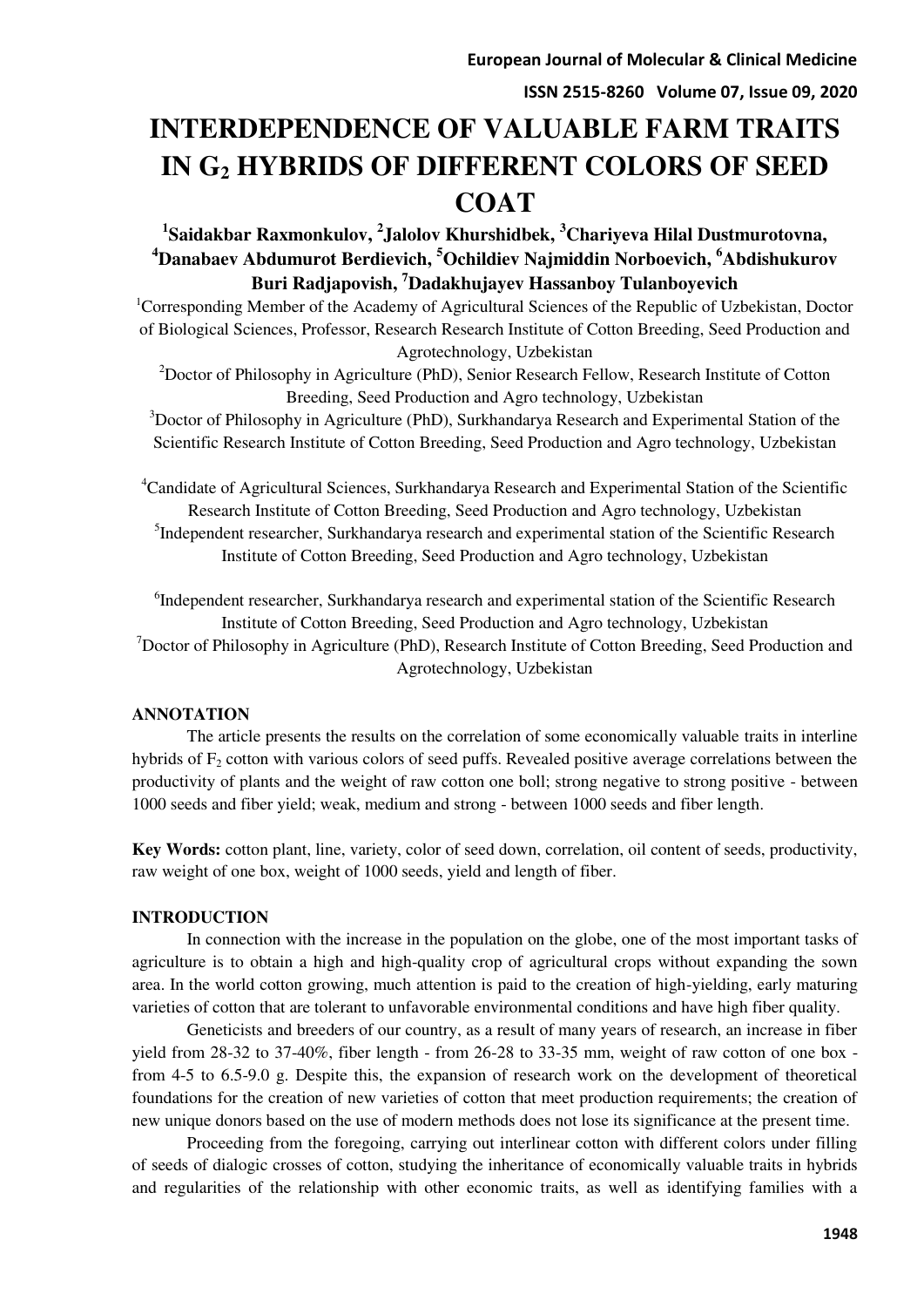#### **European Journal of Molecular & Clinical Medicine**

### **ISSN 2515-8260 Volume 07, Issue 09, 2020**

complex of useful traits among the third generation hybrids is an urgent problem. In this regard, studies were carried out on the creation of initial and breeding materials on the basis of increasing the efficiency of individual selections by hybridizing lines with different colors of seed pads, a comparative analysis of families and lines with a complex of useful traits.

Hybridization of cotton lines with different colors of seed puffs led to an enrichment of the genotype of hybrids, wide variability of economically valuable traits and an increase in selection efficiency, on the basis of which a number of lines with a complex of useful traits were identified. They are of great importance for breeding and provide sufficient diversity for genetic research.

#### **MATERIALS**

The studies used the method of dialed hybridization. Hybrids  $F_{1-3}$  was studied in a biological nursery, and hybrids  $F_{4-5}$  - in a breeding nursery. On the basis of plants  $F_6$ , families were identified that exceeded the standard cultivar in terms of economically valuable traits and in 2012-2013. Transferred to a pre-breeding nursery. Created in 2014, the lines were tested in the station test nursery, and in 2015-2016. - Competitive variety testing. The degree of dominance (ph.) in  $F_1$  hybrids is determined by the formula S. Wright, given in the work of Abdul Jalal Hassan Muhammad Al Haran (1985). Statistical analysis of the results obtained was carried out according to B.A. Dospekhov (1985).

#### **DISCUSSIONS AND RESULTS**

Many researchers have identified positive and negative correlations between the morphoeconomic traits of cotton and made conclusions about the possibility of overcoming negative correlations using hybridization methods. It is known that when making selections for cotton, it is important to pay attention not only to a single trait, but also to a complex of traits. In our studies, we studied the relationship between some economically valuable traits in interline hybrids  $F<sub>2</sub>$  with different colors of seed pads.

In interline hybrids  $F_2$ , a positive correlation was established between the productivity of one plant and the weight of raw cotton of one boll (Fig. 1).

Positive correlations of an average degree between these characters were revealed in hybrid combinations  $F_2$  L-17(grey.) $\times$ L-19 (emerald);  $F_2$  L-19 (emerald) $\times$ L-18 (cream);  $F_2$  L-20 (dark br.) $\times$ L-18 (cream.);  $F_2$  L-17 (grey.) $\times$ L-20 (dark br);  $F_2$  L-18 (cream) $\times$ L-20 (dark br);  $F_2$  L-20 (dark br) $\times$ L-19 (emerald); F<sub>2</sub> L-20 (dark br) $\times$ L-17 (grey); F<sub>2</sub> L-19 (emerald) $\times$ L-20 (dark br) (R = + 0.55; +0.42;  $+0.41$ ;  $+0.40$ ;  $+0.38$ ;  $+0.36$ ;  $+0.35$ ;  $+0.34$  respectively).

Basically, weak correlations were established between the productivity of one plant and the fiber yield, with coefficients from  $r = -0.33$  to  $r = +0.17$ . The relationships between the productivity of one plant and the fiber length, as well as the oil content of the seeds, were also moderately negative to weakly positive.

The interrelationships from weak negative to weak positive were established between the characteristics of the weight of raw cotton of one boll and the fiber yield, fiber length, oil content of seeds.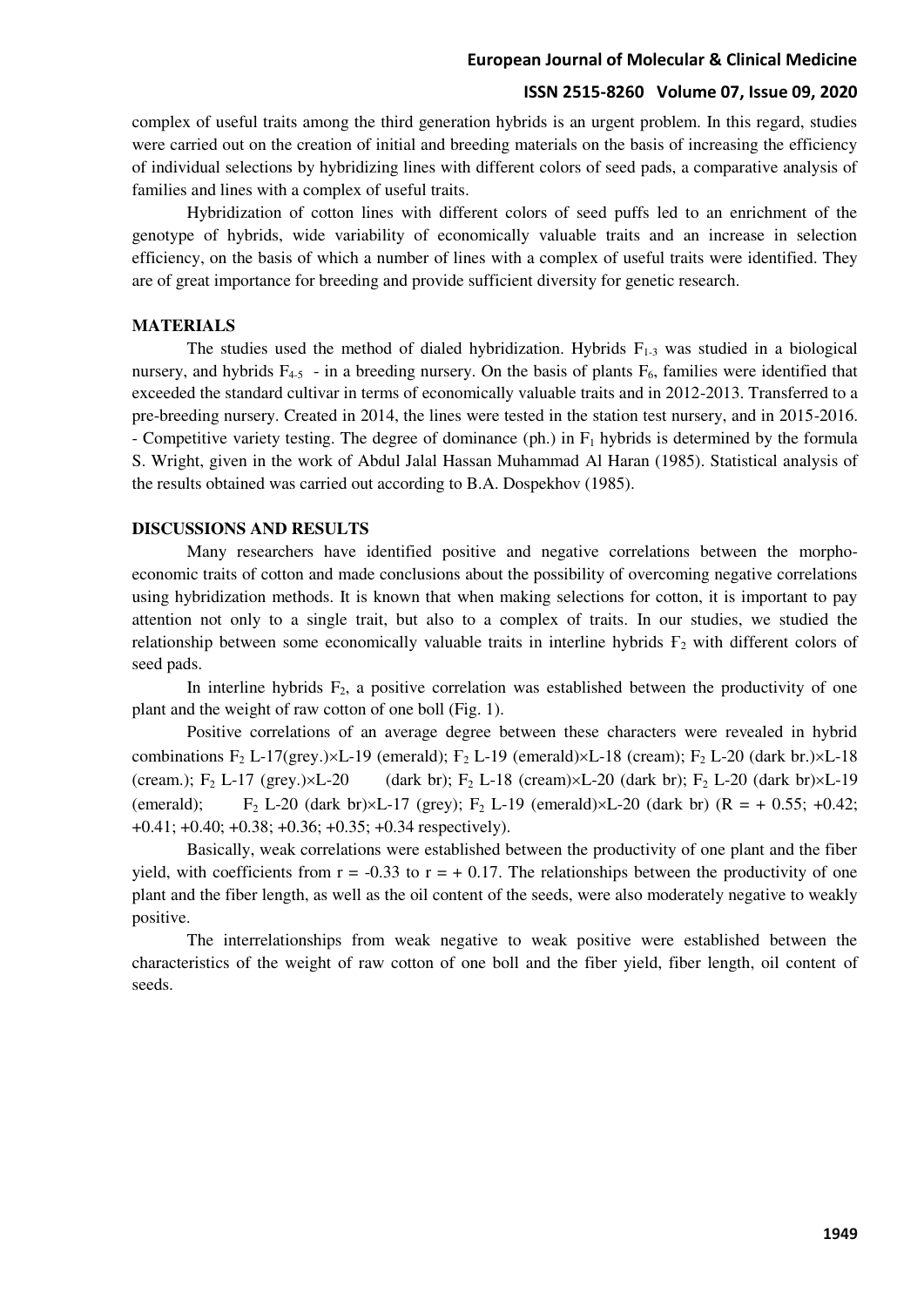# **European Journal of Molecular & Clinical Medicine**

#### $F<sub>2</sub> L-19$  (emerald.) $\times L-17$  (grey.)  $10.55$  $F<sub>2</sub> L-17 (grey.)\times L-18 (cream.)$  $10,42$  $F<sub>2</sub> L-18$  (cream.) $\times L-19$  (emerald.)  $0,41$  $10.4$  $F<sub>2</sub> L-18$  (cream.) $\times L-17$  (grey.)  $0,38$  $F<sub>2</sub> L-19$  (emerald.) $\times L-20$  (dark br.)  $10,36$  $F<sub>2</sub> L-20$  (dark br.) $\times L-17$  (grey.) 0,35  $F<sub>2</sub> L-20$  (dark br.) $\times L-19$  (emerald.)  $10.34$  $F<sub>2</sub> L-18$  (cream.) $\times L-20$  (dark br.) 0,31  $0.27$  $F_2 L-17$  (grey.) $\times L-20$  (dark br.)  $10.15$  $F<sub>2</sub> L-20$  (dark br.) $\times L-18$  (cream.)  $\blacksquare$  0.02  $F<sub>2</sub> L-19$  (emerald.) $\times L-18$  (cream.)  $-0,1$  $0,3$  $F<sub>2</sub> L-17 (grey.)\times L-19 (emerald.)$  $0,1$  $0,5$  $0,7$

# **ISSN 2515-8260 Volume 07, Issue 09, 2020**

**Figure: 1. The relationship between plant productivity and weight raw cotton one box in hybrid combinations F<sup>2</sup>**

NOTE: grey. - line with gray coloring; cream. - line with cream coloring down; emerald. - line with emerald coloring down; dark br. - line with dark brown coloring down

The correlations between yield and fiber length were weak negative and positive. The fiber yield and seed oil content in the combination  $F_2$  L-17 (grey.) $\times$  L-20 (because cor.) Had an average negative relationship ( $r = -0.40$ ), and in other combinations, there was no relationship between these characters.

An average positive correlation between the traits oil content of seeds and fiber length was noted only in the combination  $F_2$  L-17 (grey.) $\times$ L-19 (emerald) ( $r = +0.34$ ), in other combinations the relationship between these traits was either weakly negative, or positive.

|                | <b>Hybrid combinations</b>                     | N   | Weight of 1000 seeds |     |        |                     |     |        |
|----------------|------------------------------------------------|-----|----------------------|-----|--------|---------------------|-----|--------|
| $N_2$          |                                                |     | <b>Fiber output</b>  |     |        | <b>Fiber length</b> |     |        |
|                |                                                |     | R                    | m   | T      | $\bf{R}$            | m   | t      |
| Ι.             | $F2 L-19$ (emerald.) $\times L-17$ (grey.)     | 108 | $-0,65$              | 0,5 | $-1,2$ | 0,70                | 0,5 | 1,4    |
| $\overline{2}$ | $F_2 L-17$ (grey.) $\times L-18$ (cream.)      | 138 | 0,82                 | 0,4 | 2,0    | 0,09                | 0,7 | 0,1    |
| 3              | $F2 L-18$ (cream.) $\times L-19$ (emerald.)    | 120 | $-0,10$              | 0,7 | $-0,1$ | 0,84                | 0,4 | 2,2    |
| $\overline{4}$ | $F2 L-18$ (cream.) $\times L-17$ (grey.)       | 114 | 0,12                 | 0,7 | 0,2    | 0,75                | 0,5 | 1,6    |
| 5              | $F2 L-19$ (emerald.) $\times L-20$ (dark br.)  | 136 | $-0,07$              | 0,7 | $-0,1$ | 0,90                | 0,3 | $-3,0$ |
| 6              | $F2 L-20$ (dark br.) $\times L-17$ (grey.)     | 112 | $-0,81$              | 0,4 | $-2,0$ | 0,99                | 0,1 | 13,3   |
| 7              | $F_2 L-20$ (dark br.) $\times L-19$ (emerald.) | 112 | $-0,60$              | 0,6 | $-1,1$ | 0,91                | 0,3 | $-3,0$ |
| 8              | $F2 L-18$ (cream.) $\times L-20$ (dark br.)    | 176 | 0,27                 | 0,7 | 0,4    | 0,77                | 0,5 | 1,7    |
| 9              | $F_2 L-17$ (grey.)×L-20 (dark br.)             | 120 | $-0,55$              | 0,6 | $-0,9$ | 0,44                | 0,6 | 0,7    |
| 10             | $F2 L-20$ (dark br.) $\times L-18$ (cream.)    | 166 | 0,22                 | 0,7 | 0,3    | 0,88                | 0,3 | 2,6    |
| 11             | $F2 L-19$ (emerald.) $\times L-18$ (cream.)    | 190 | $-0,58$              | 0,6 | $-1,0$ | 0,25                | 0,7 | 0,4    |

**Table 1. Relationship between the mass of 1000 seeds with the yield and length of the fiber in interline hybrids F2 obtained with the participation of lines with different colors of seed**